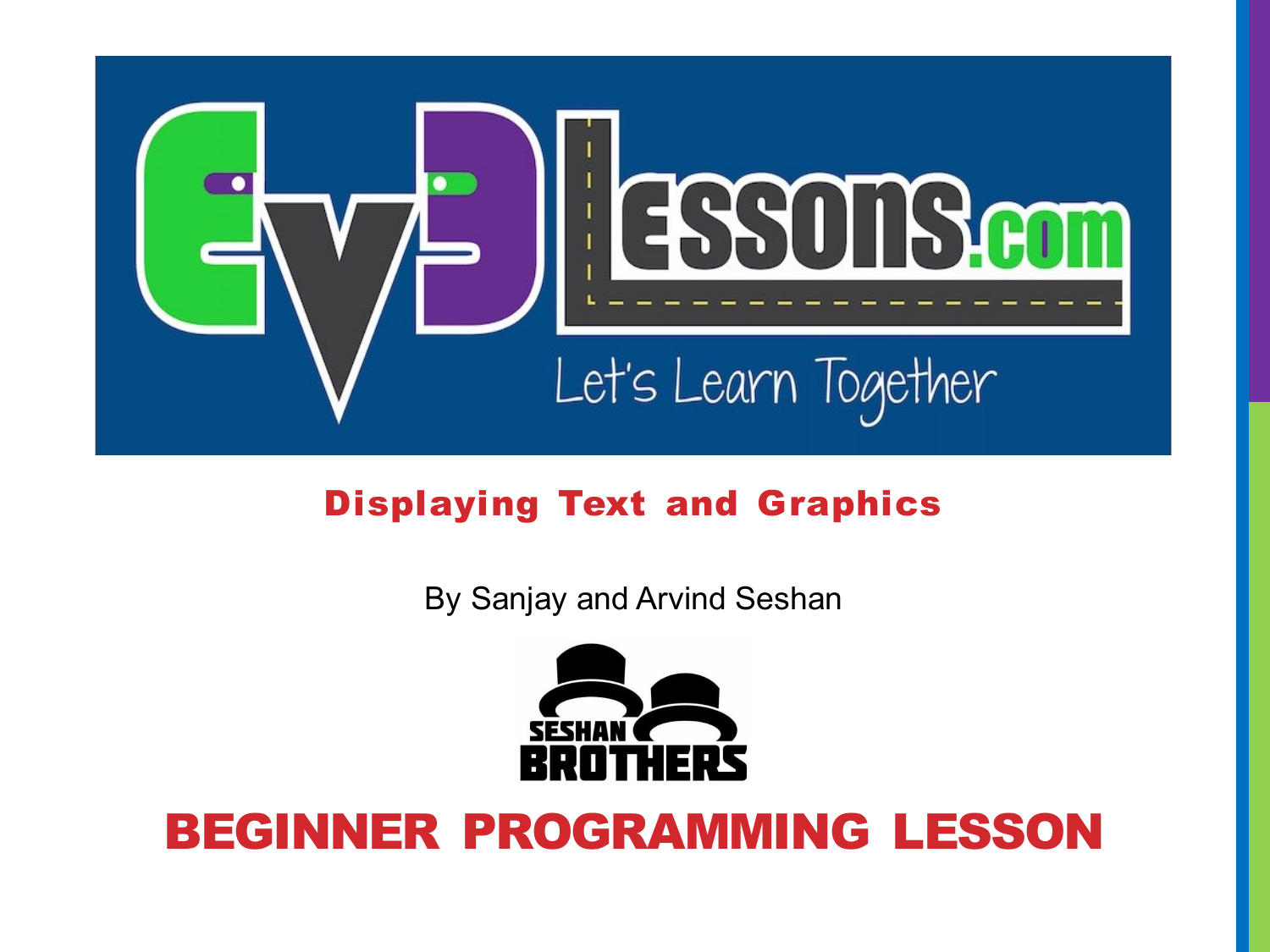### LESSON OBJECTIVES

- **1. Learn to use the Display Block to display text and images**
- **2. Understand why the Display Block can be useful in programming**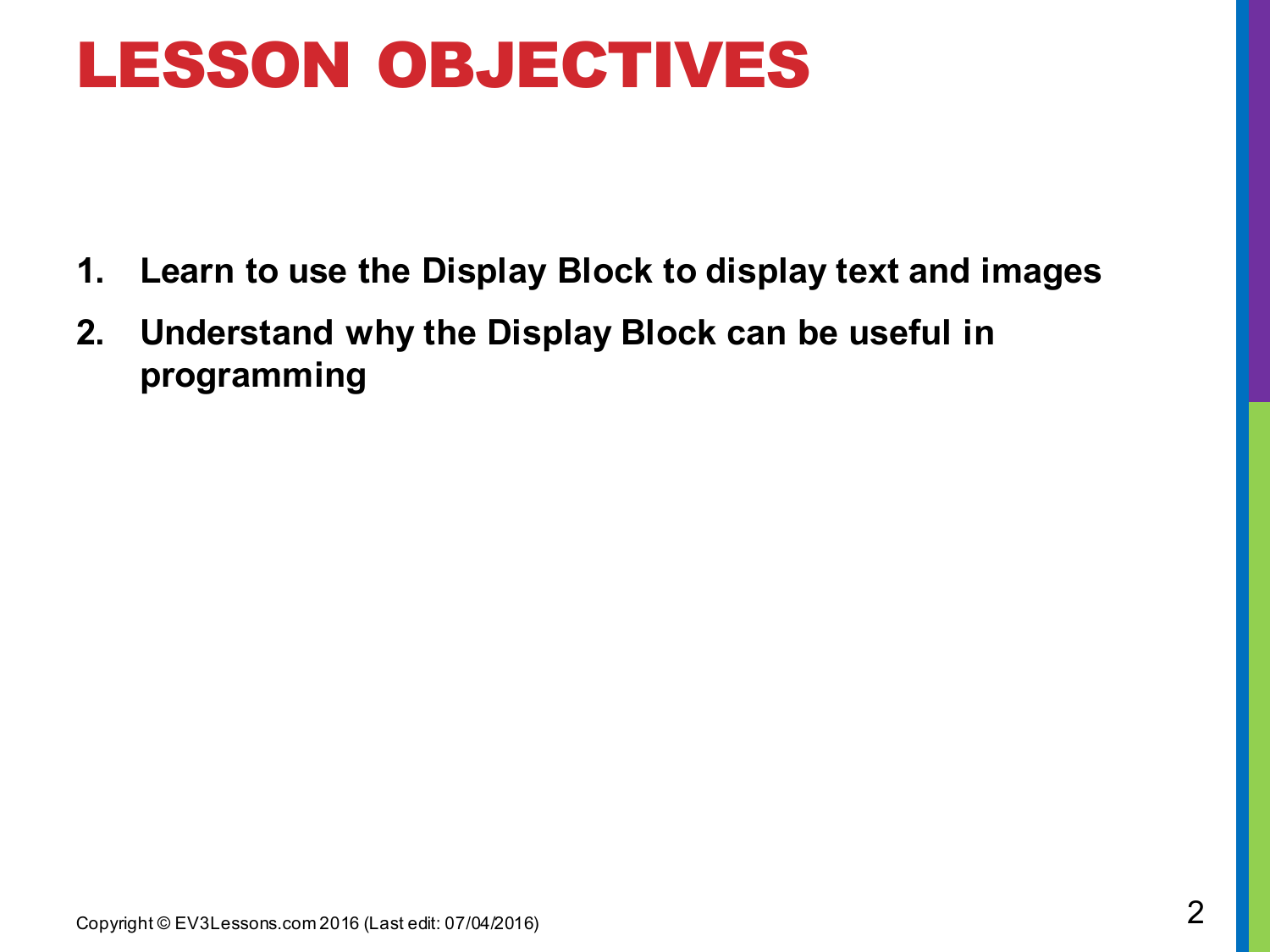# DISPLAY BLOCK

- The Display Block to show information and pictures on the screen
- You can control the location and size of text
- You can use this same block to display sensor readings and instructions.
- Located in Green Tab

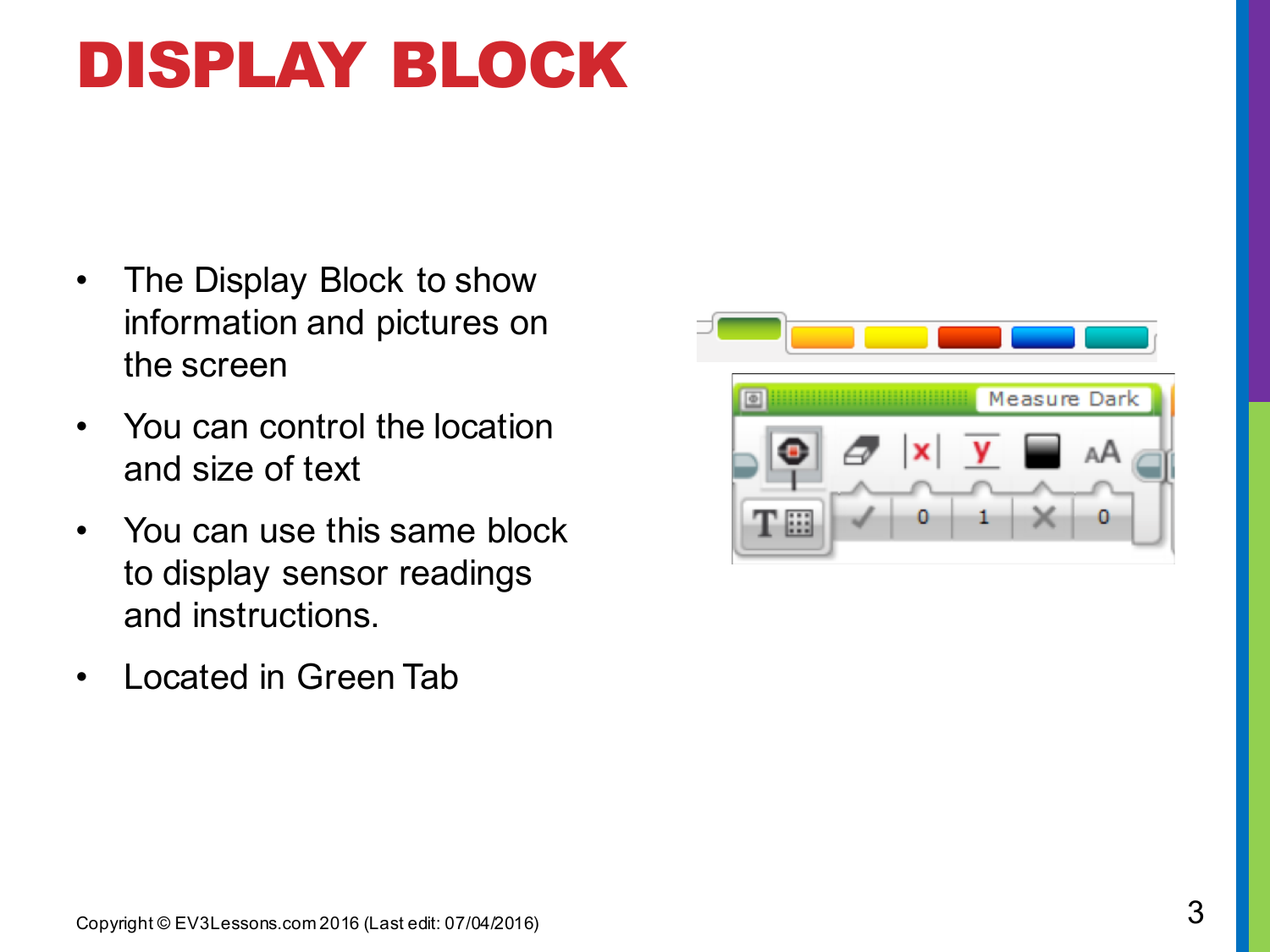## MORE ON DISPLAY BLOCKS

#### **Two modes to display**

### **Pixel mode (Use for displaying images or text)**

- 178 pixels left and right
- 128 pixels up and down

### **Grid mode (Easier to use, only works for text mode)**

- 22 columns of 8 pixels each
- 12 rows of 10 pixels each
- Small characters are 1 row and 1 column
- Large characters are 2 rows and 2 columns

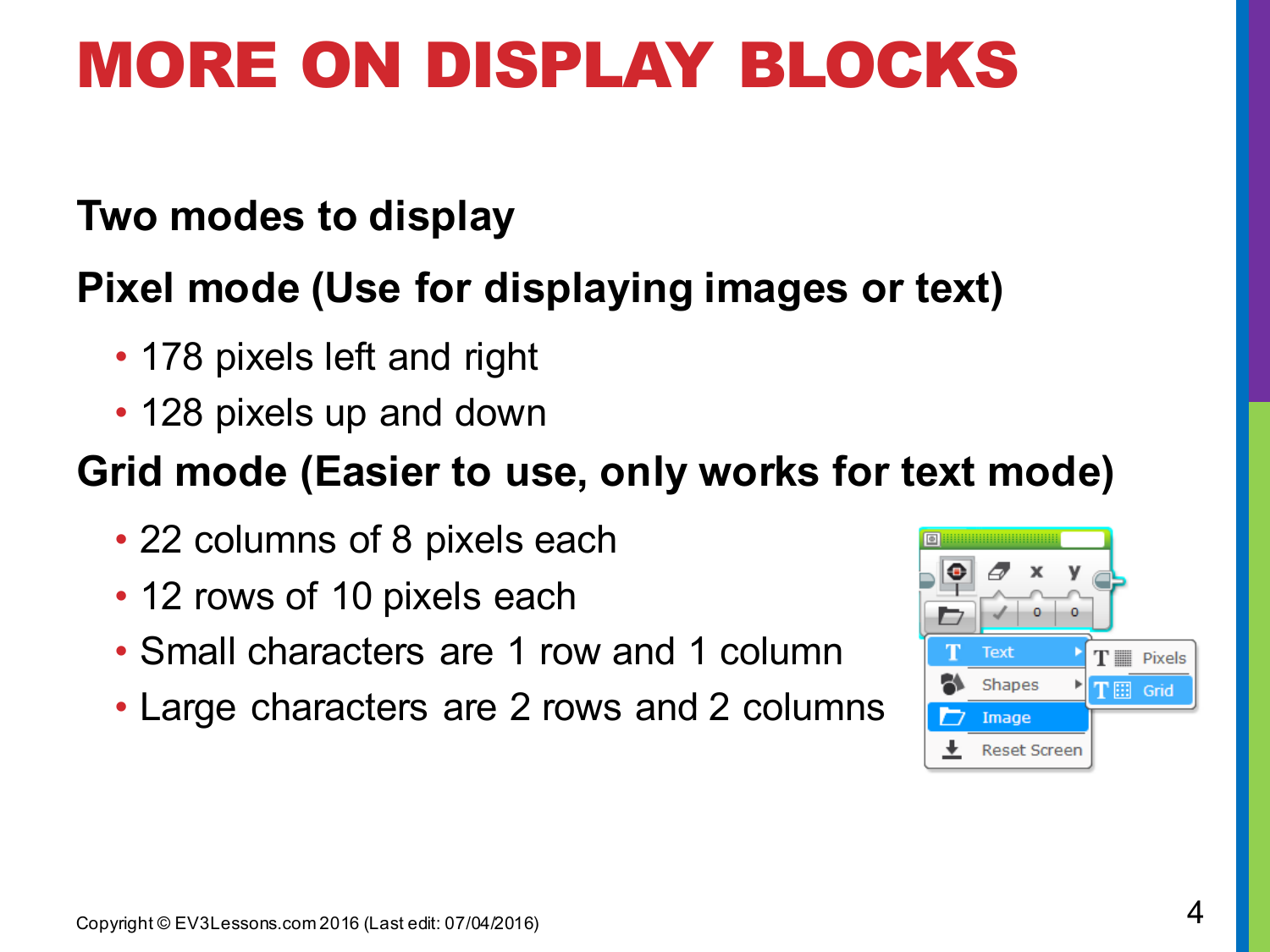# DISPLAYING TEXT IN GRID MODE

**Step 1:**  Pick Display Block

#### **Step 2:**

Click on "Switch Modes" icon and hover over "text". Then click on "grid". The icon will change into a square with dots.

#### **Step 3:**

Use the box on the top right to enter the text you want to display

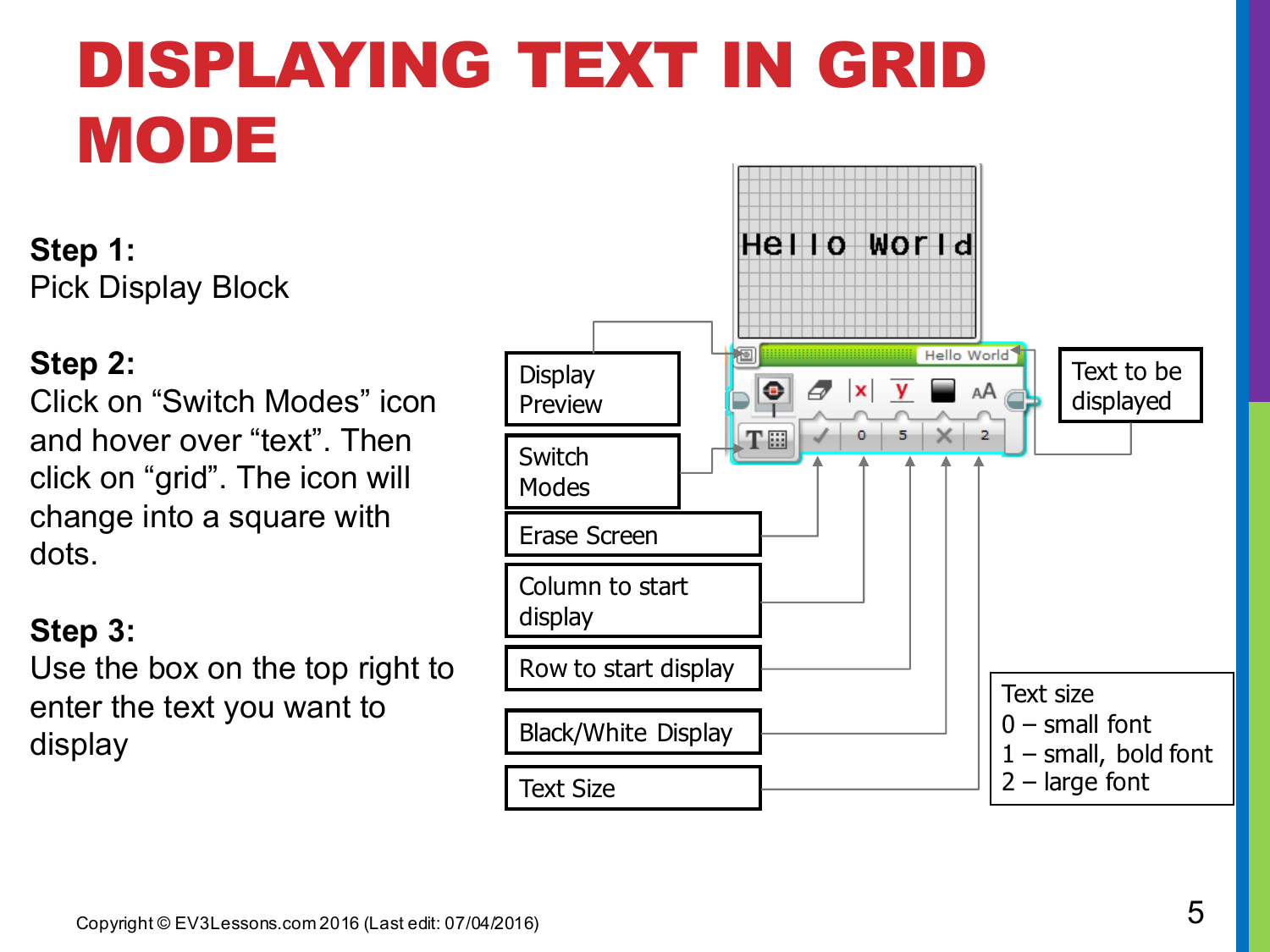## DISPLAY BLOCK CHALLENGE 1

**Can you write a program to display text in the middle of the screen?**

• Display "Hello World"

**Make the display block run for 3 seconds**

**Can you also move while doing this?**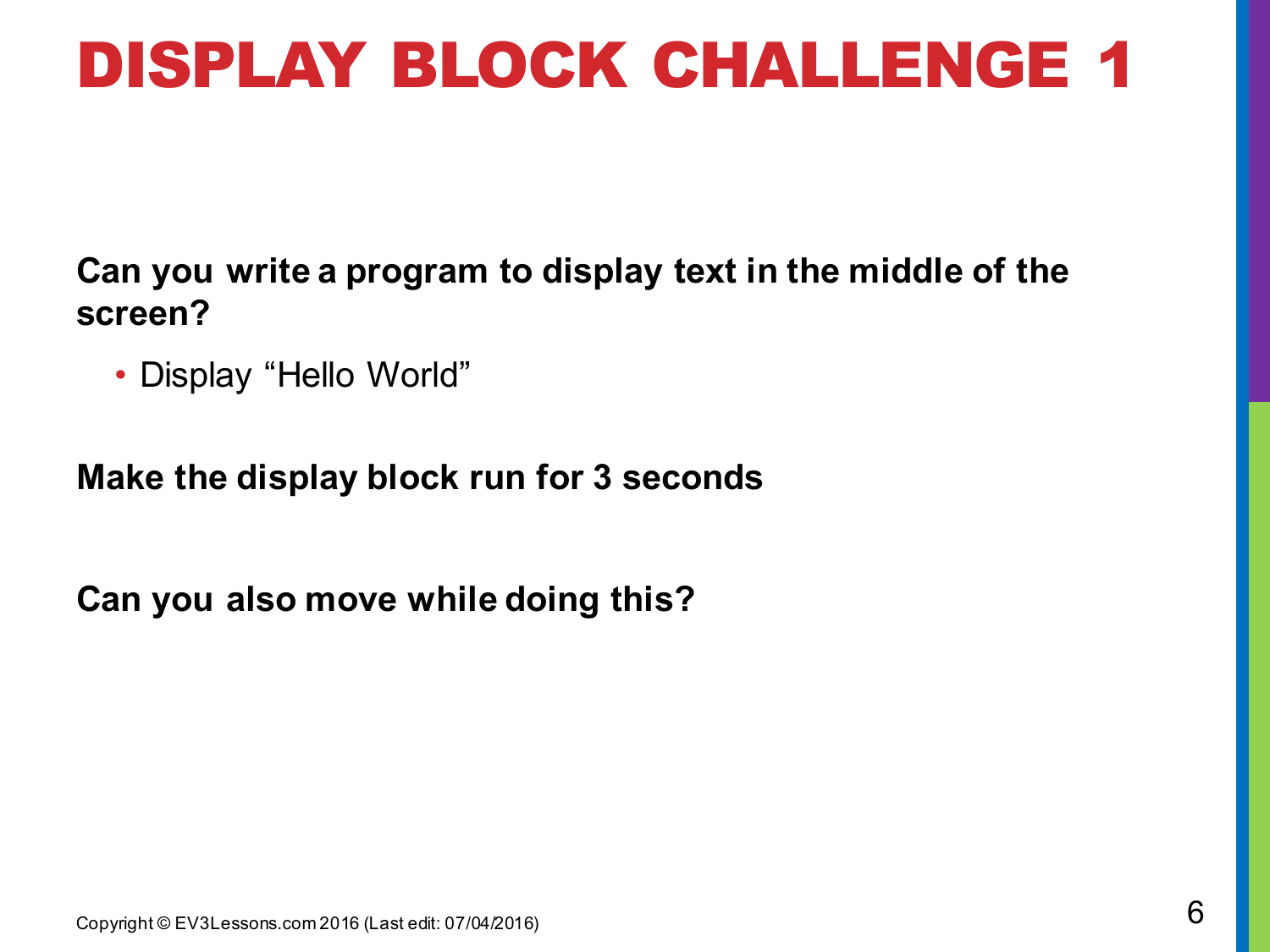### CHALLENGE 1 SOLUTION

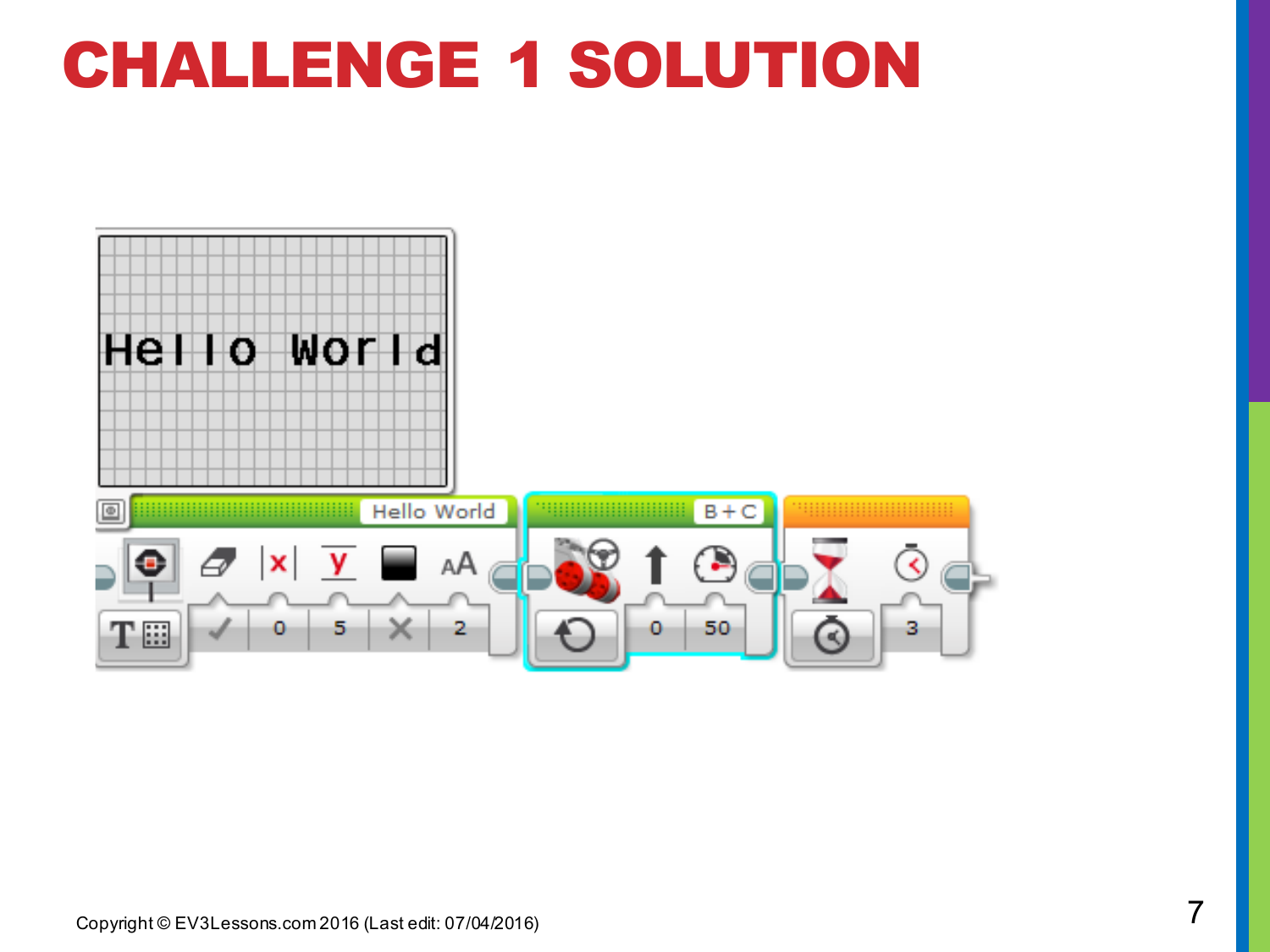# CHALLENGE 2: TWO LINES OF TEXT

**Now what if you want "Hello" to appear on one line and "World" to appear on the next line?**

**Hint: You will use two display blocks and don't clear the screen on the second display block otherwise the first word will disappear!**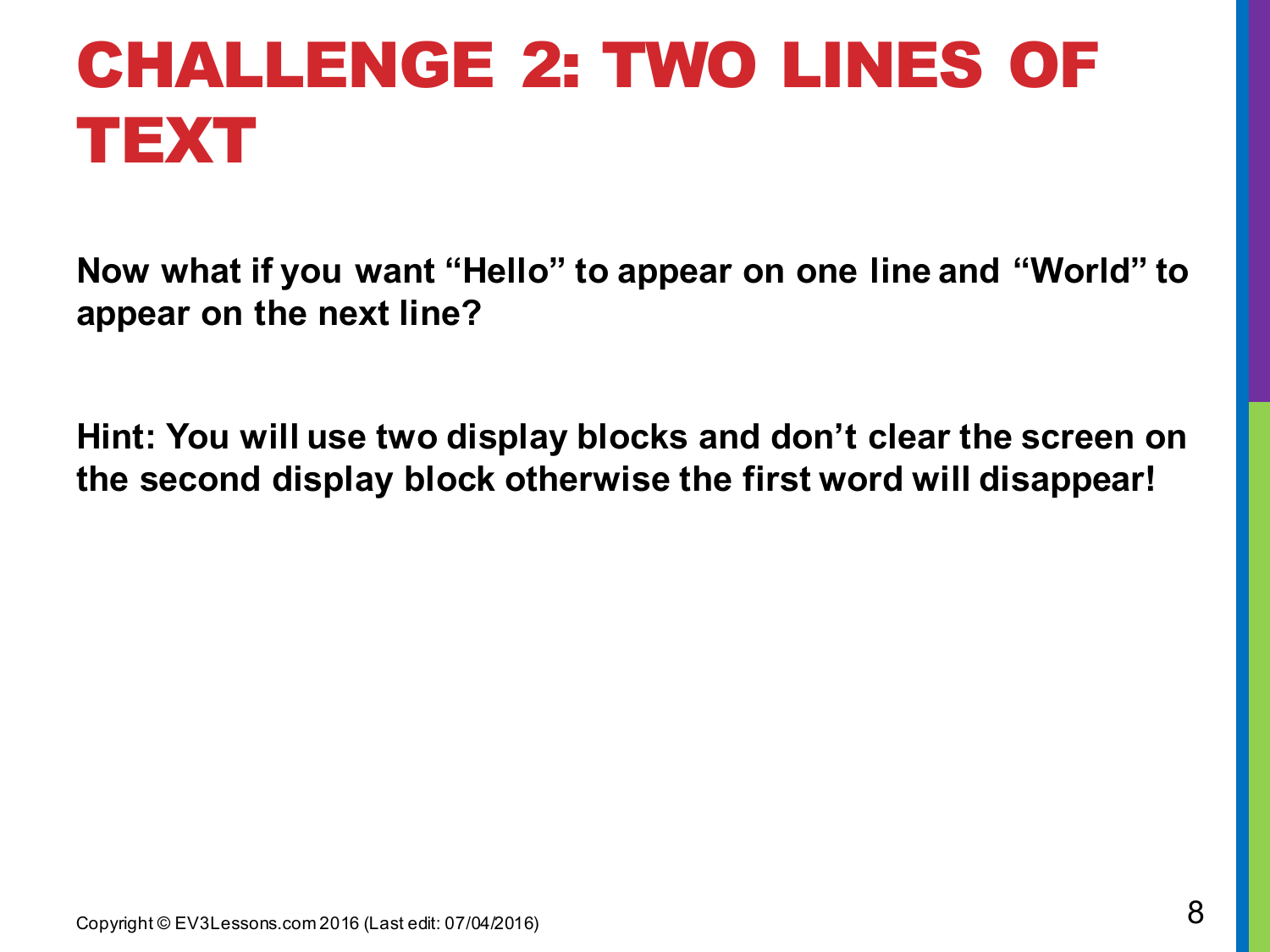## CHALLENGE 2 SOLUTION



Display block in Display Text, Grid Mode. In this first block, the first parameter is true (the screen is cleared)

The first parameter is set to False so the screen will not clear. The "Y" axis is moved down to "3" so the text doesn't overlap with the first word.

A Wait Block is added so that you will have time to read the text - otherwise it will disappear.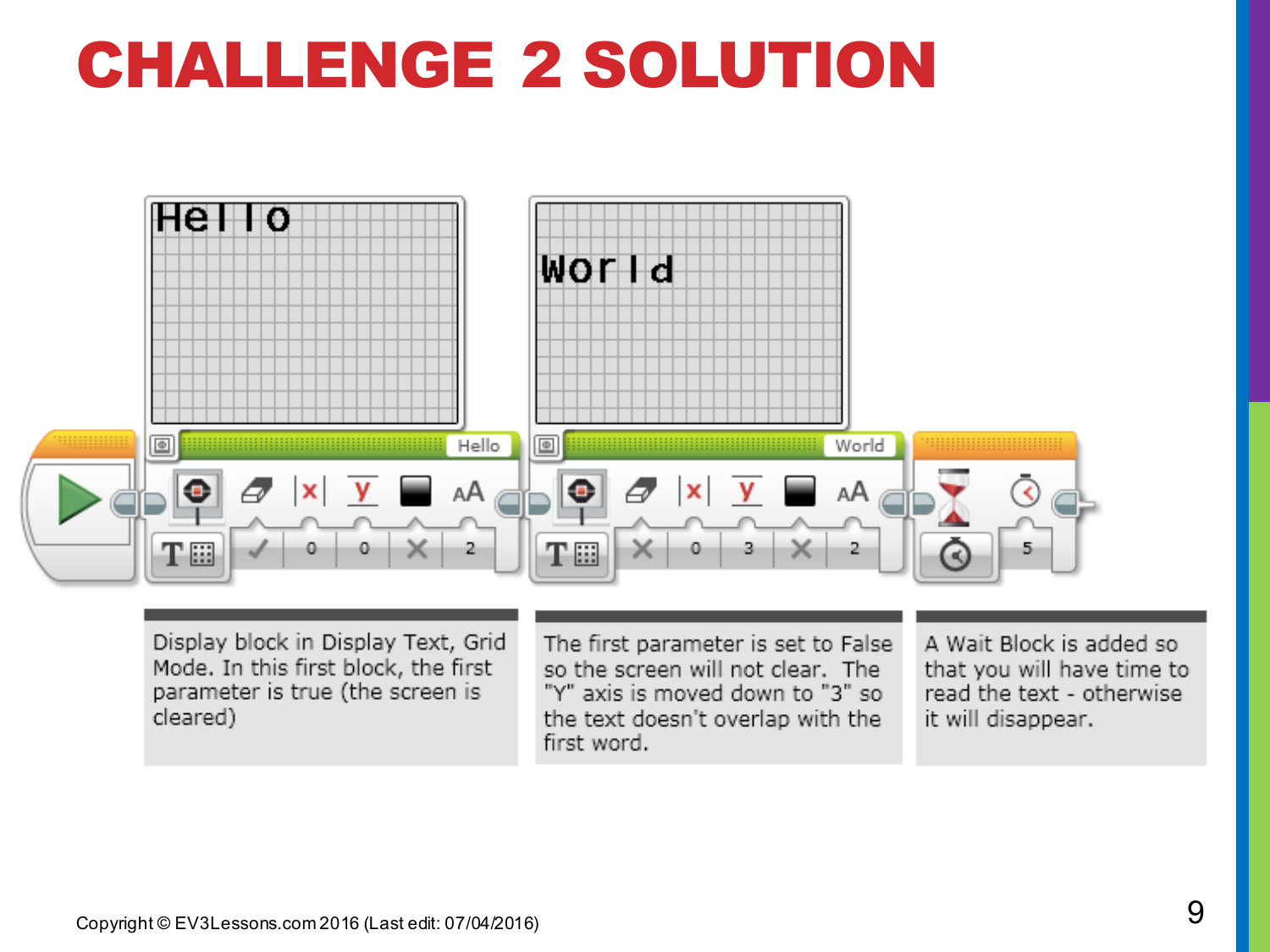# DISPLAYING AN IMAGE IN PIXEL MODE



**Step 1:**  Pick Display Block



#### **Step 2:**

Click on the "Select Mode" which has a folder icon and pick "image"



#### **Step 3:**

Use the empty box on the top right to pick the image you want to display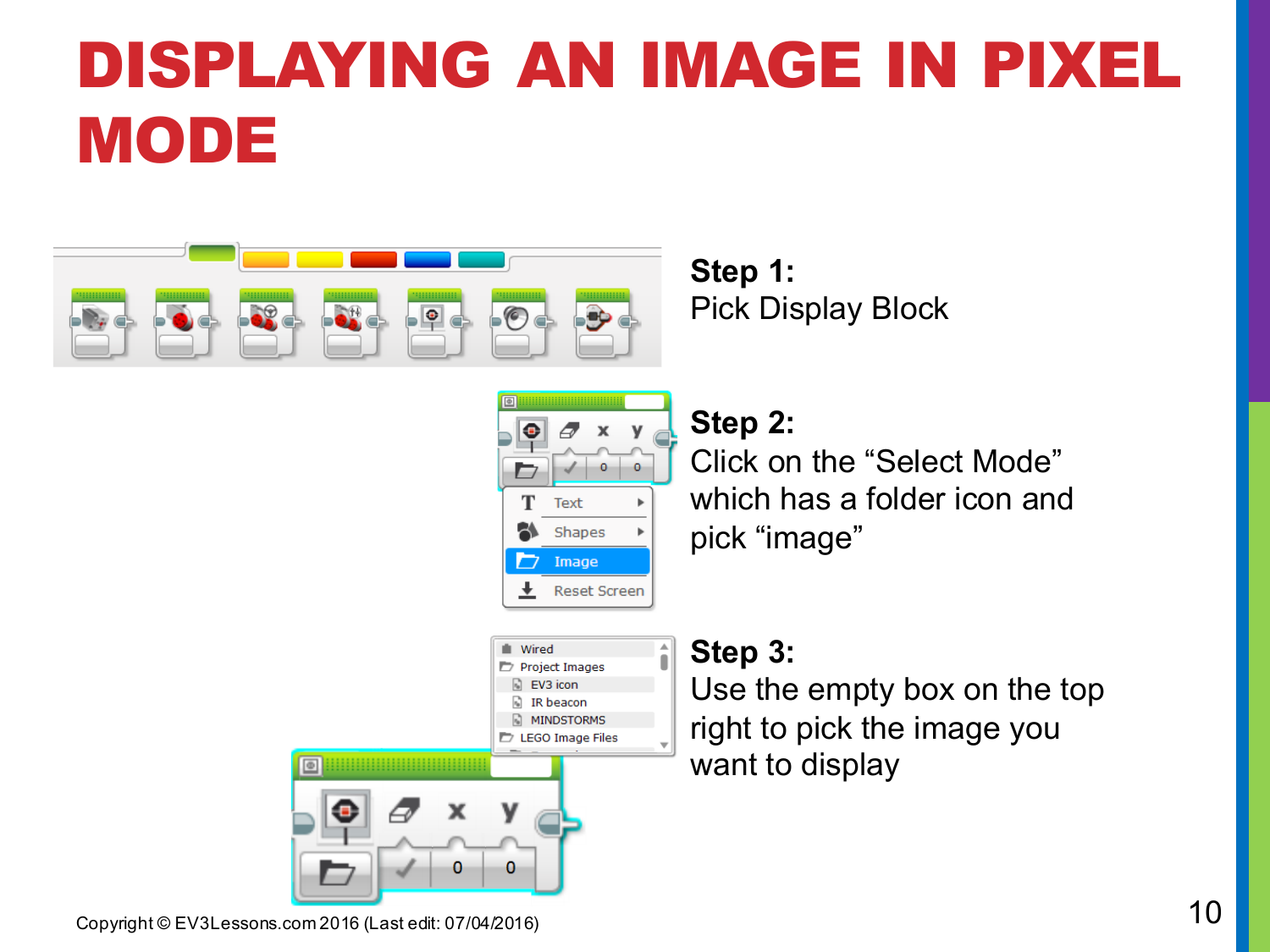# DISPLAY BLOCK CHALLENGE 3

Can you display eyes on the screen while moving? Alternate eyeballs that look left and right.

- Use the Display Block, Motor On and Wait **Block**
- Feel free to have fun with this challenge and make it yours!





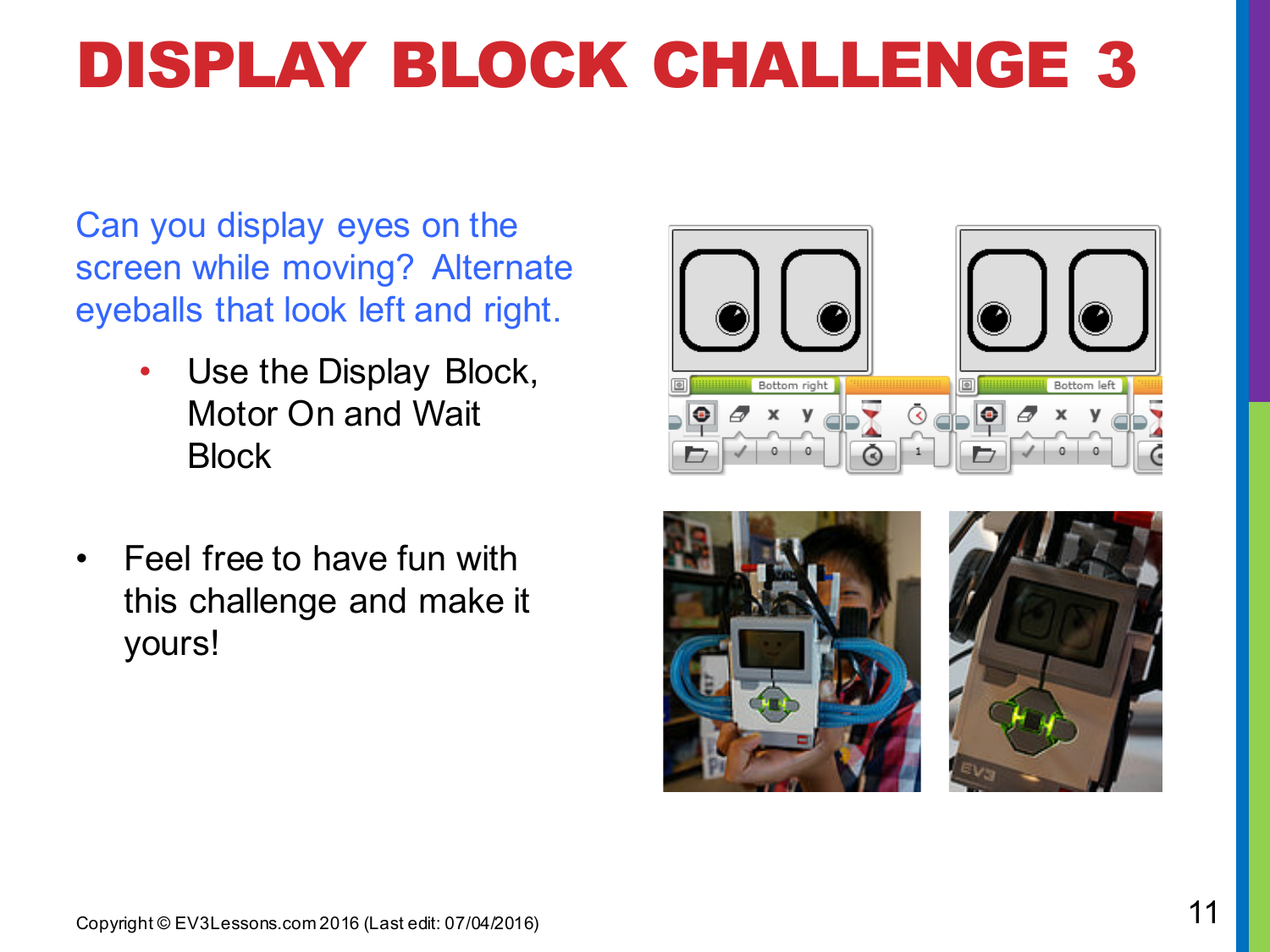### CHALLENGE 3 SOLUTION

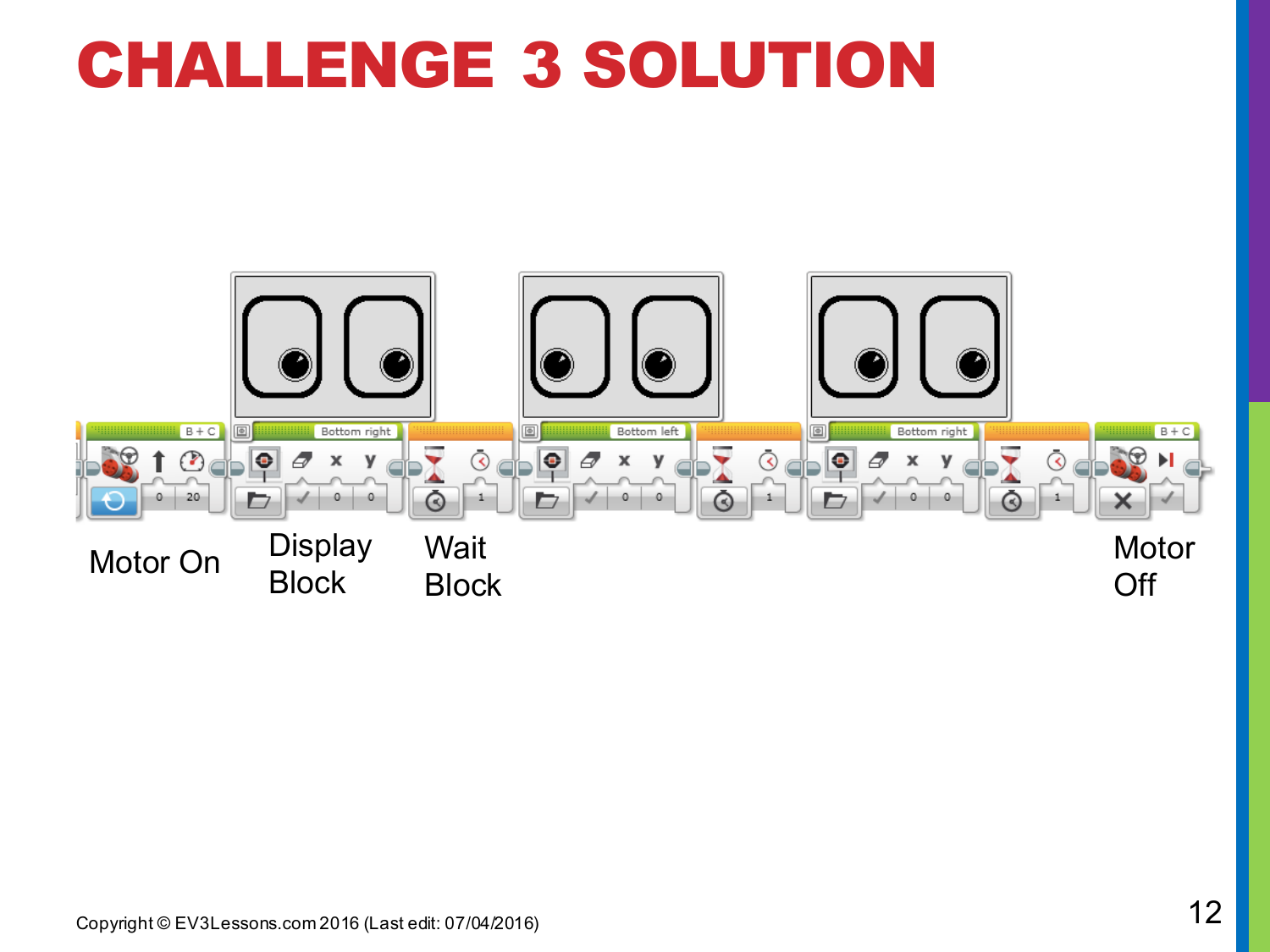## DISCUSSION GUIDE

#### **Why might you want to know how to use the display block?**

- You might want to know what the sensor value your robot is seeing
- You might have to program a robot to stop when the robot reaches a red line but it stops before
	- Does the robot see the same thing you see?
	- You can display the value on the screen and check

**It's a great debugging tool. You can learn more about debugging code in one of our Intermediate lessons.**